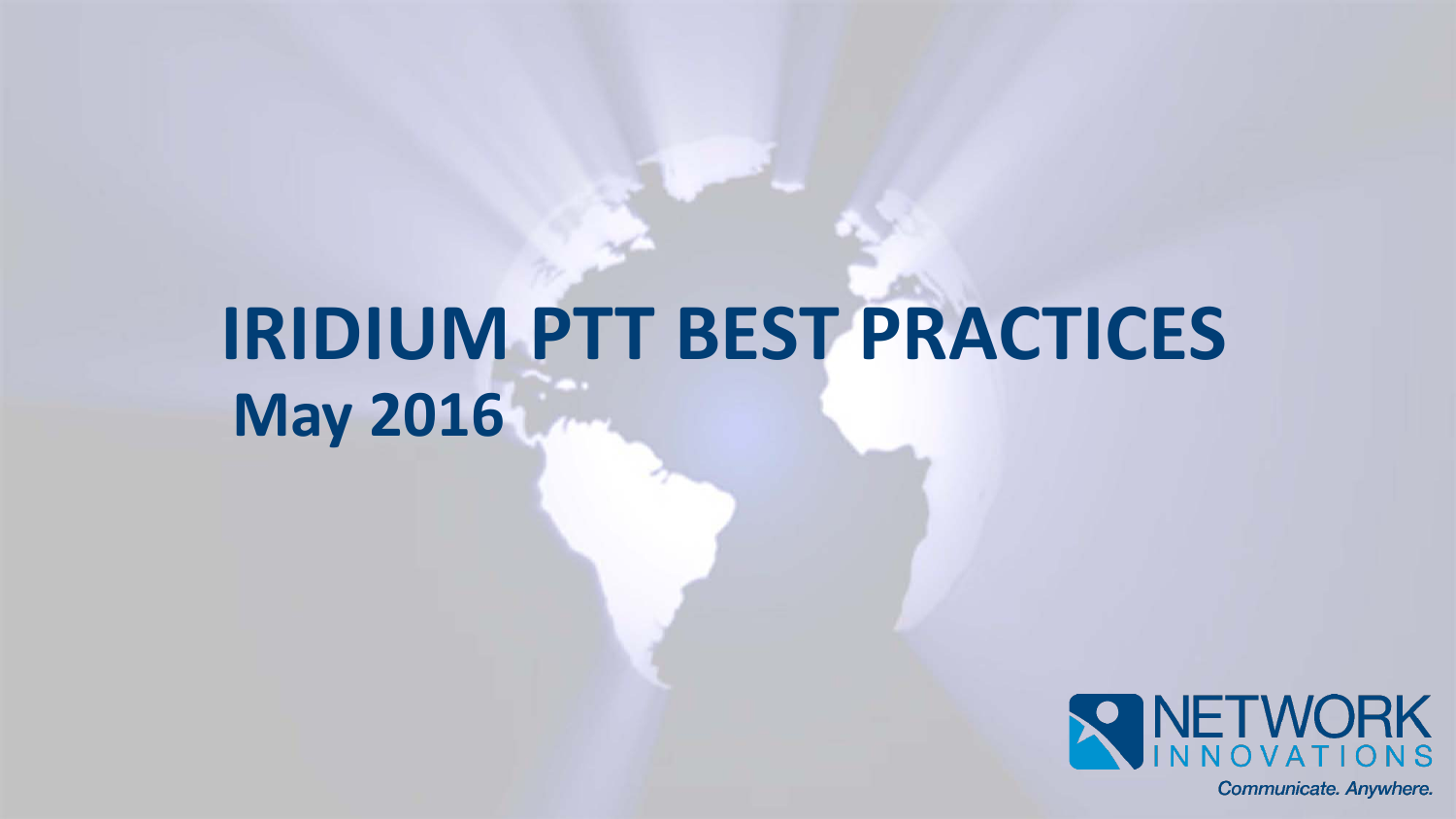# **Maintain Network Connection**

- 1. Ensure that the antenna is oriented up towards the open sky.
- 2. Keep a clear view above 8.2 degrees elevation for full visibility of Iridium's satellites to optimize signal reception.





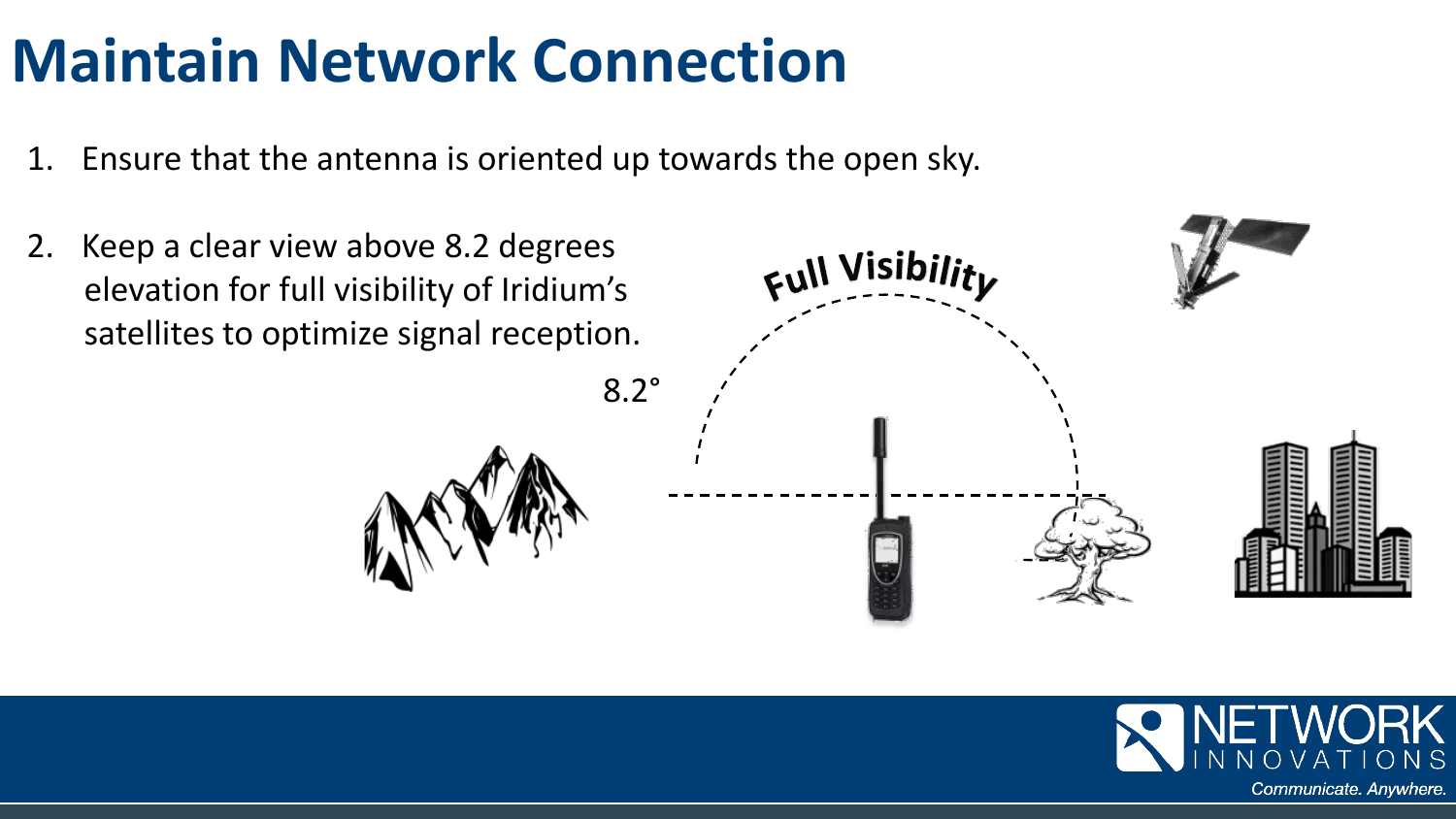# **Avoid Nearby Obstructions**

- **Nearby obstructions can temporarily impede your ability to communicate until satellites move into view.**
- **Avoid use in forested areas, near tall buildings, or in mountain valleys if possible.**



Forested Areas Tall Buildings Mountain Valleys

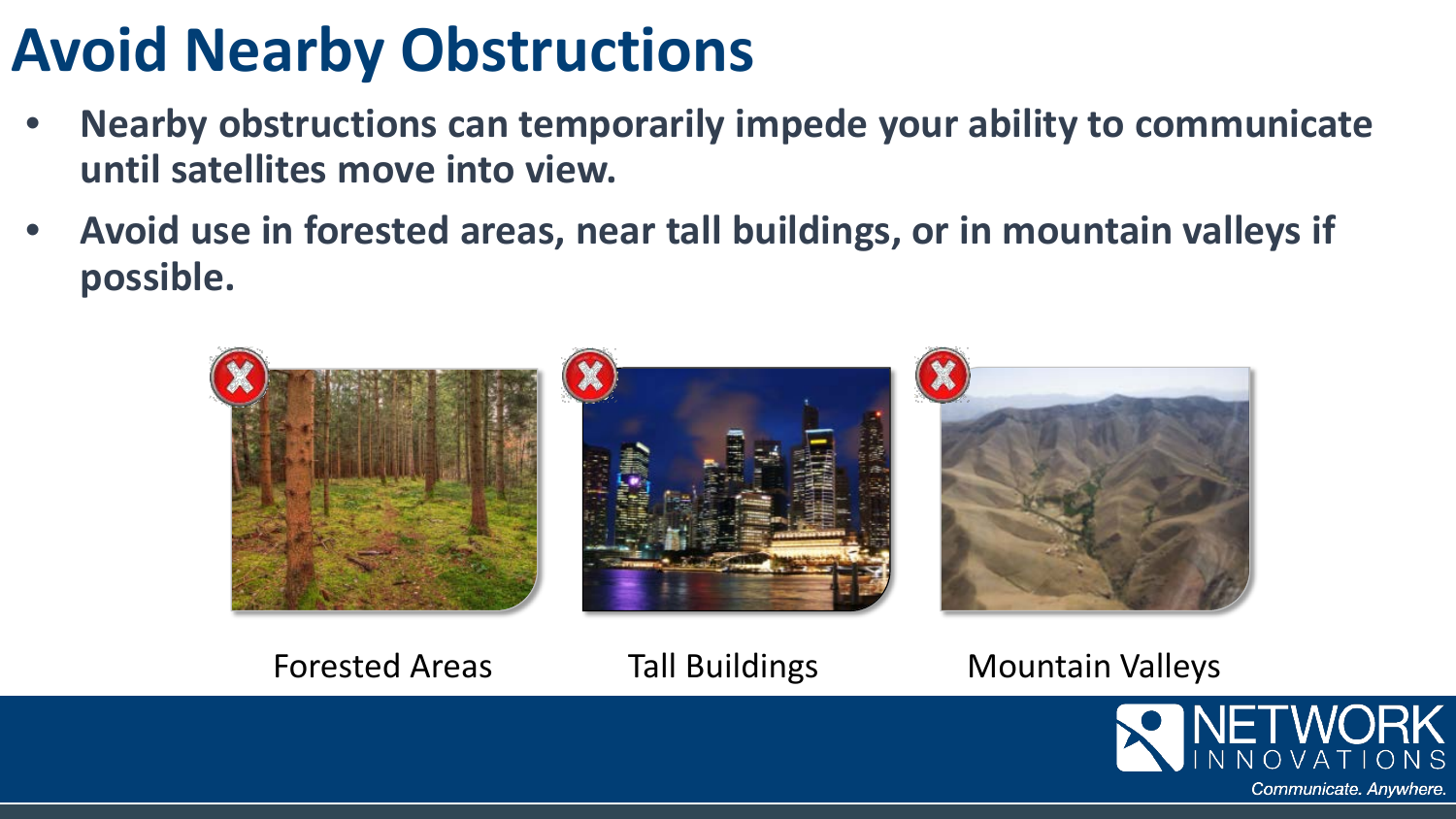## **USEFUL APPLICATIONS: SPACETRACKER PRO**

### **Costs \$2 USD (free version not as reliable)**

#### **Instructions:**

- Upload and save all 66+ Iridium satellites. It is recommended to delete ISS
- Find the satellites closest to your location on the planet
- Configure the App default view as needed
- The Iridium satellite could be moving from north-to-south, the south-to-north, East, West or overheard at 90° above you
- You'll see how the earth rotates west-to-the-east and clearly see the 6 orbits of Iridium



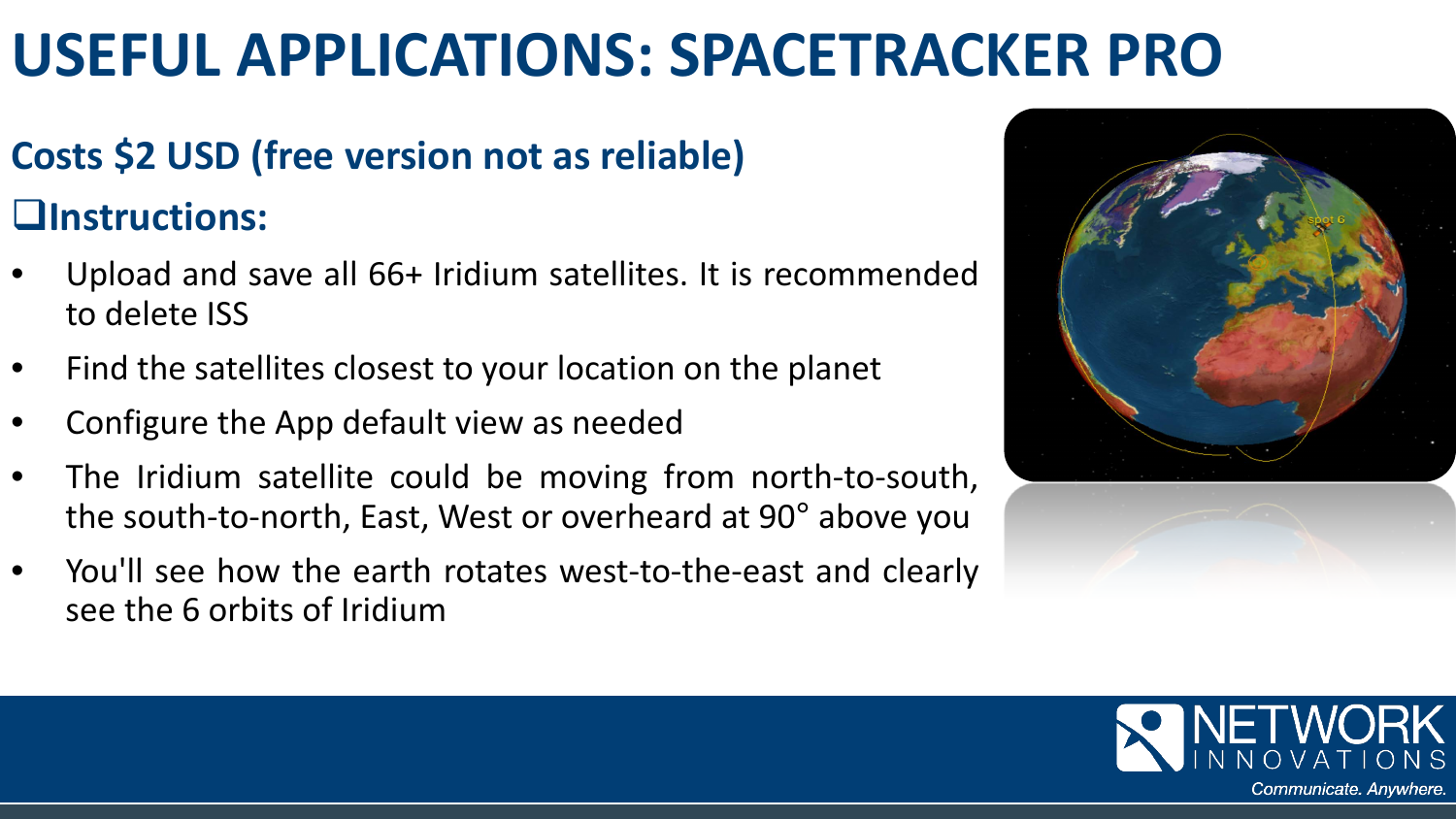### **USEFUL APPLICATIONS: SPACETRACKER PRO**

- Used with IPhone/Apple devices
- Thanks to the 11 satellites, you will be able to know once you detect the 'LOS (Loss of Signal)' and 'AOS (Acquisition of Signal)' of the present and following satellite.
- During your demonstrations, you'll be able to educate the end user who use Iridium on land. It is not as important for those in the Air or at Sea, because of the lack of the usual obstacles.



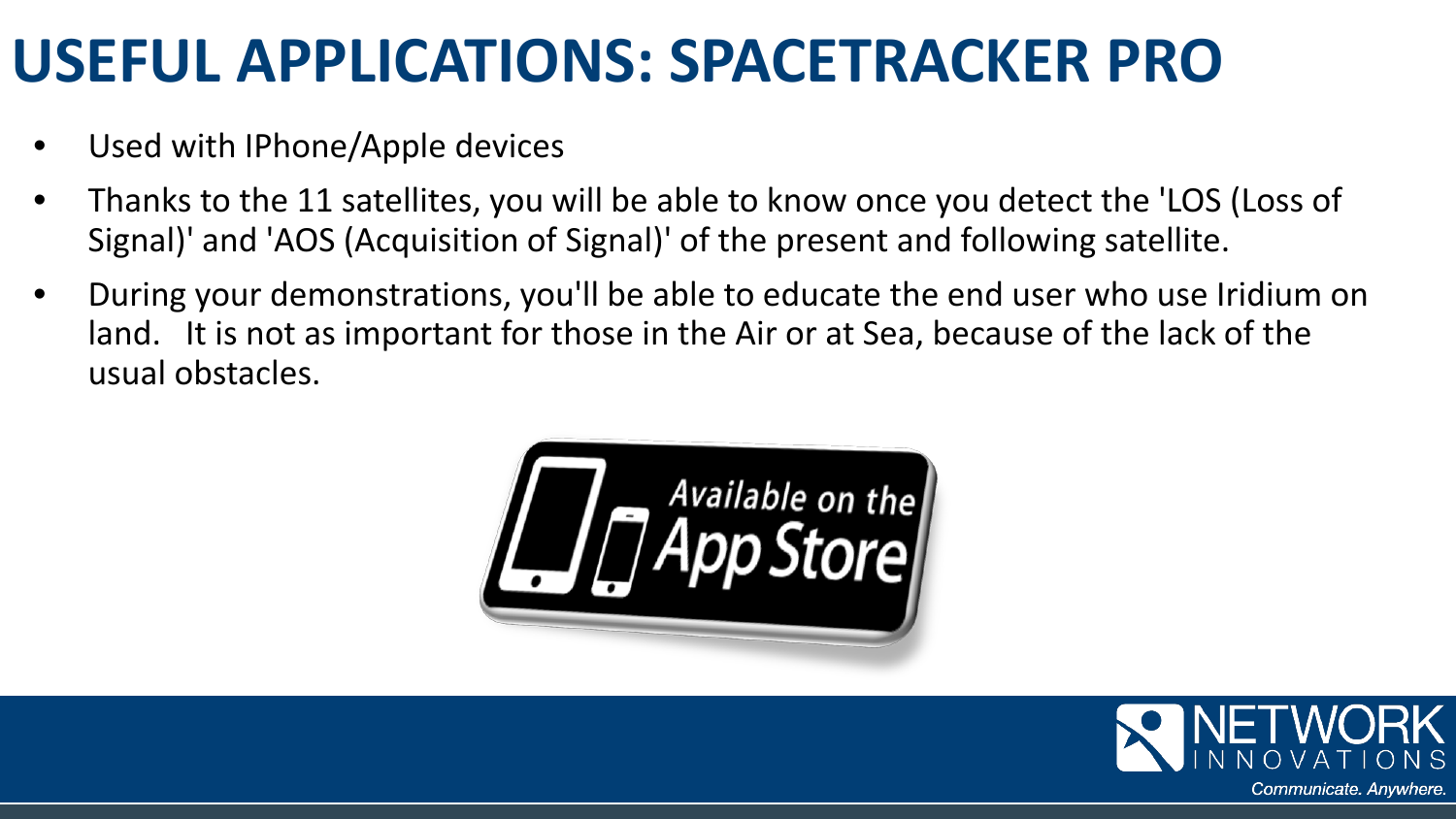### **USEFUL APPLICATIONS: SATELLITE AR**

- This APP is for users with Android devices only.
- Point your Android device to the sky while the application detects the Iridium satellite. The applications functions perfectly even with usual land obstacles (tall building, mountain, trees)
- Both applications provide results fast, covering 180\* degrees of sky in just 8 minutes
- During demos it would be easier to explain to the end user where to find the best signal.
- Video link: <https://play.google.com/store/apps/details?id=com.agi.android.augmentedreality&hl=en>



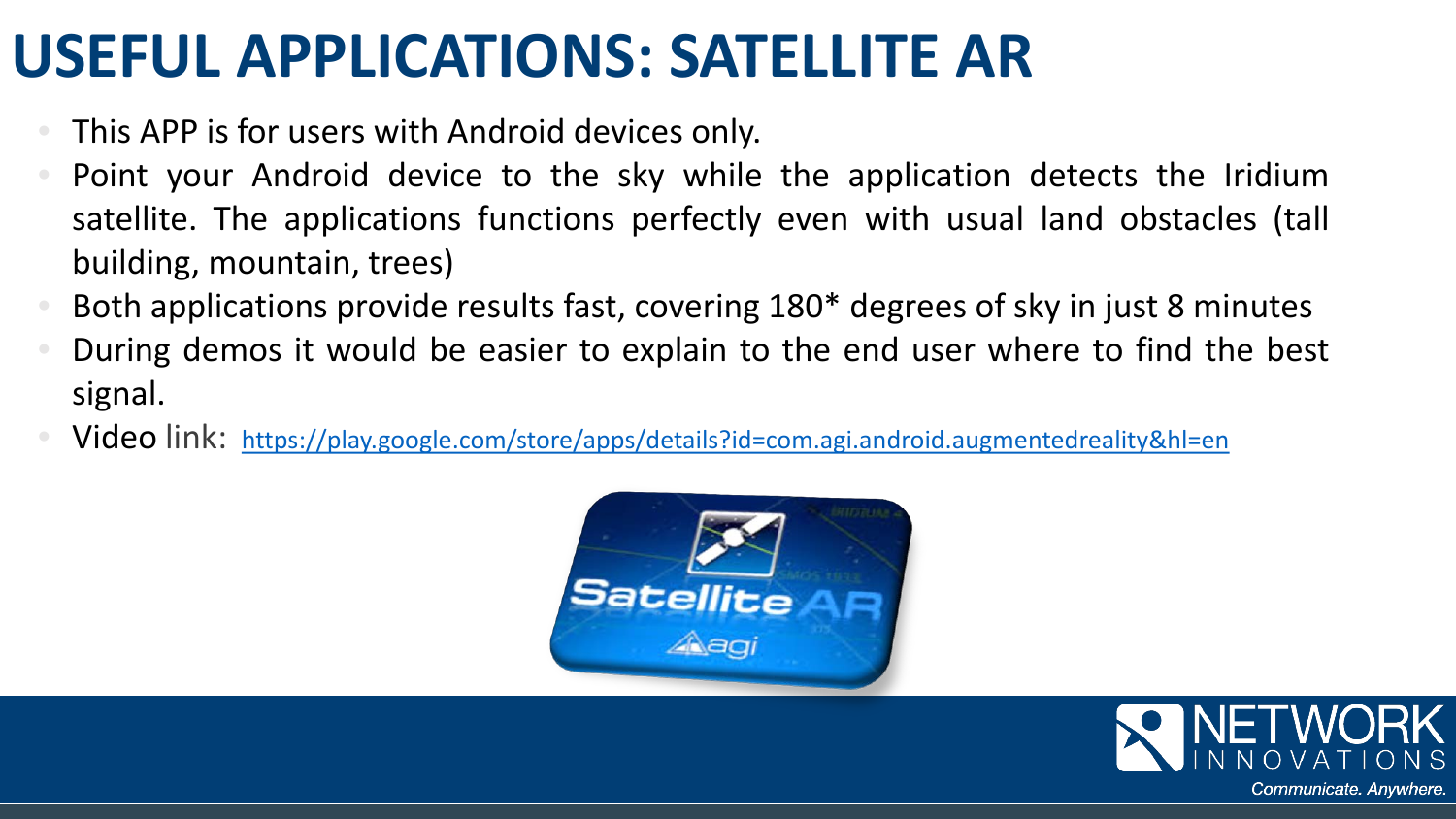### **Manage Your Device Audio Settings**

Speakerphone (Default) **Receiver/Earpiece** Receiver/Earpiece



For a better performance **REDUCE THE SPEAKER VOLUME TO 80%.**

That will provide optimal clarity.

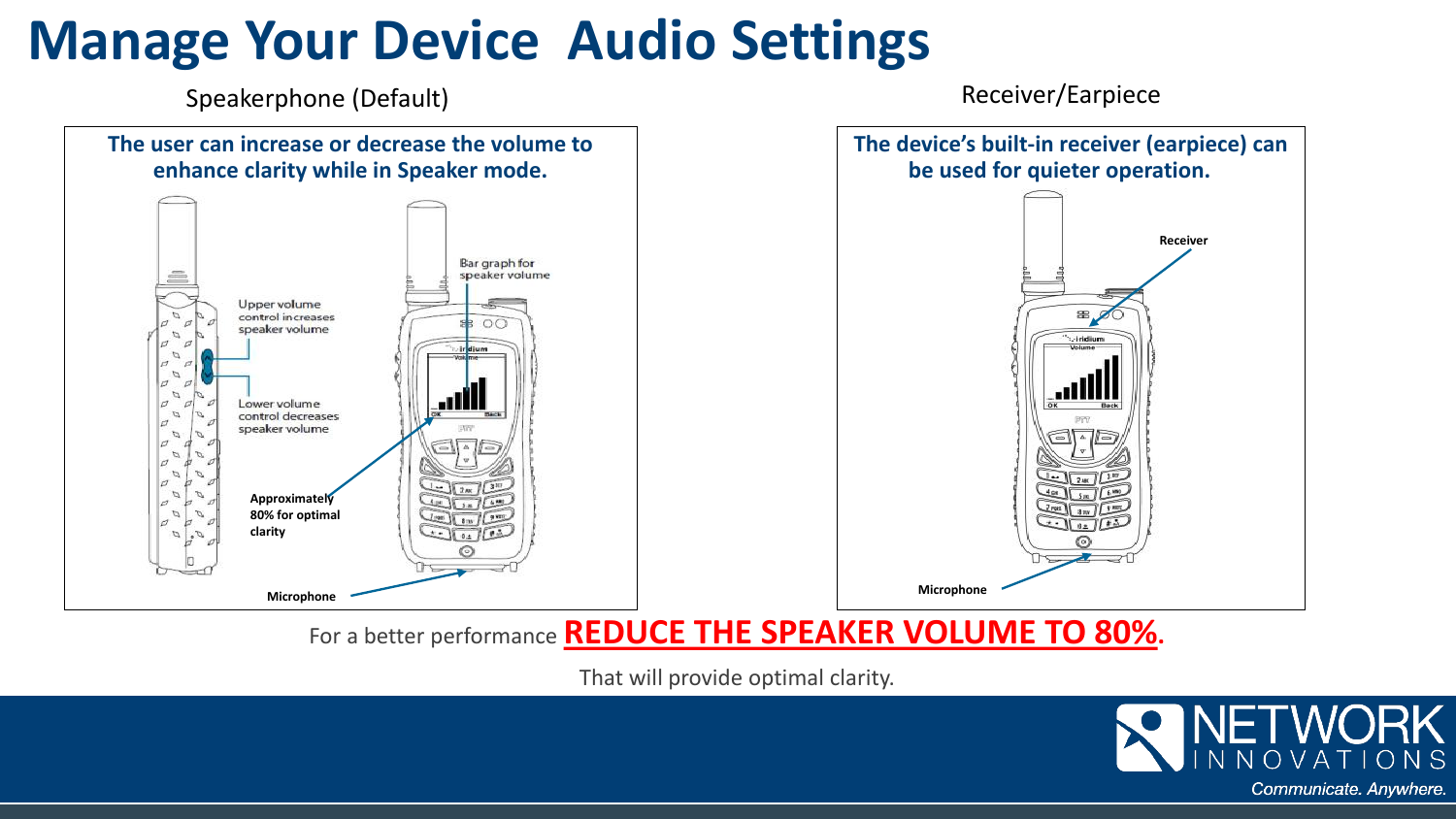# **Hold the Device Properly**

- **Hold the phone upright about 15 centimeters (6 inches) from your mouth.**
- **Speak loudly and clearly while projecting your voice towards the microphone located on the bottom front of your device.**



device held sideways

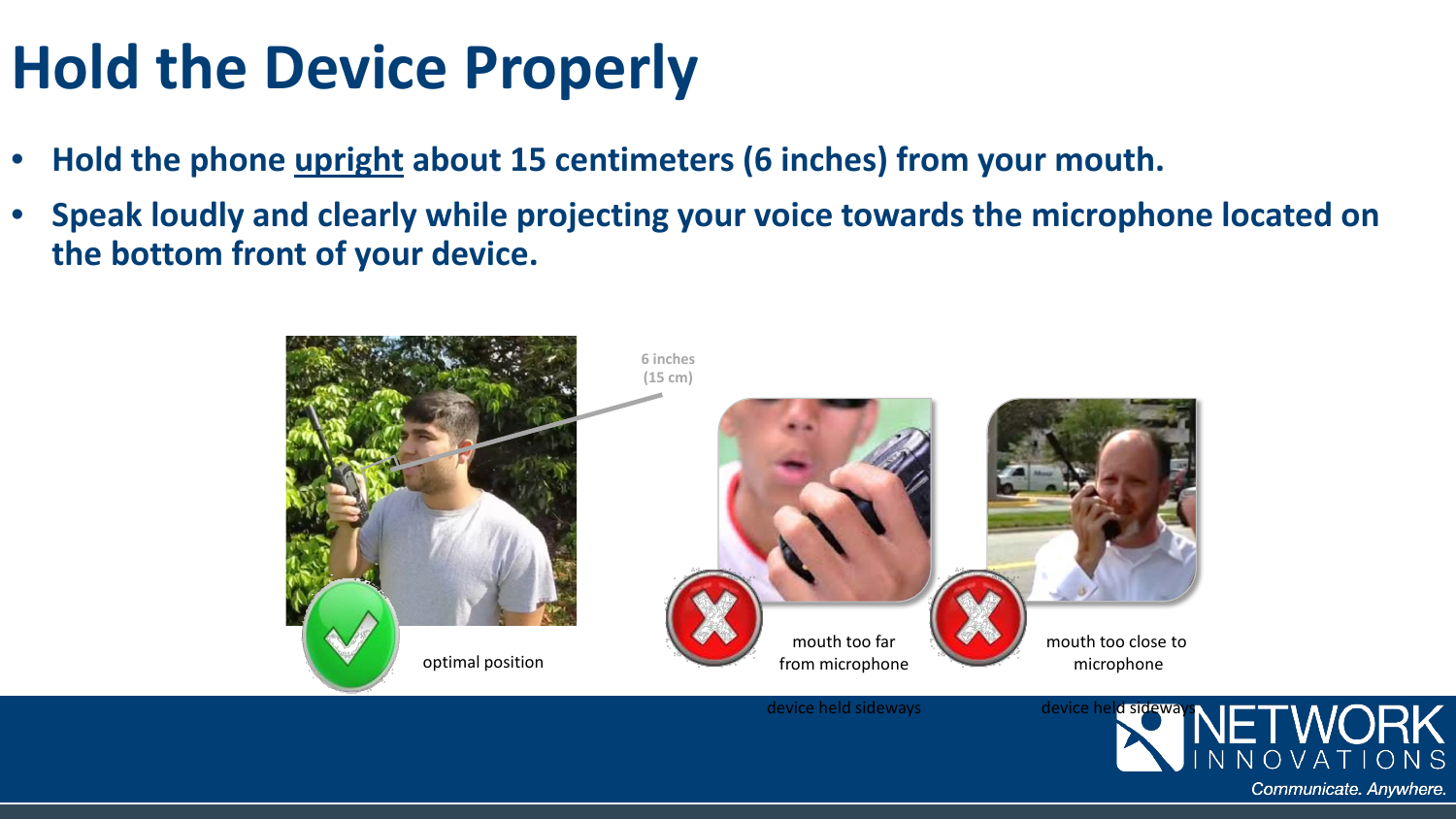## **Use the PTT Button and Tones Correctly**

- **Push and hold the Push-to-Talk (PTT) Button on the right side of the device and continue to hold the button until a Talk Tone or a Reject Tone is heard.**
- **Initially, the user will hear a series of connecting tones that will beep on one second intervals.**

#### **Then the user will hear either:**

- a **Talk Tone** (three notes ascending in rapid succession) if granted the floor.
- a **Reject Tone** (two notes descending in rapid succession) if the service is busy or unavailable (a request denied message will be displayed on the screen when this occurs).



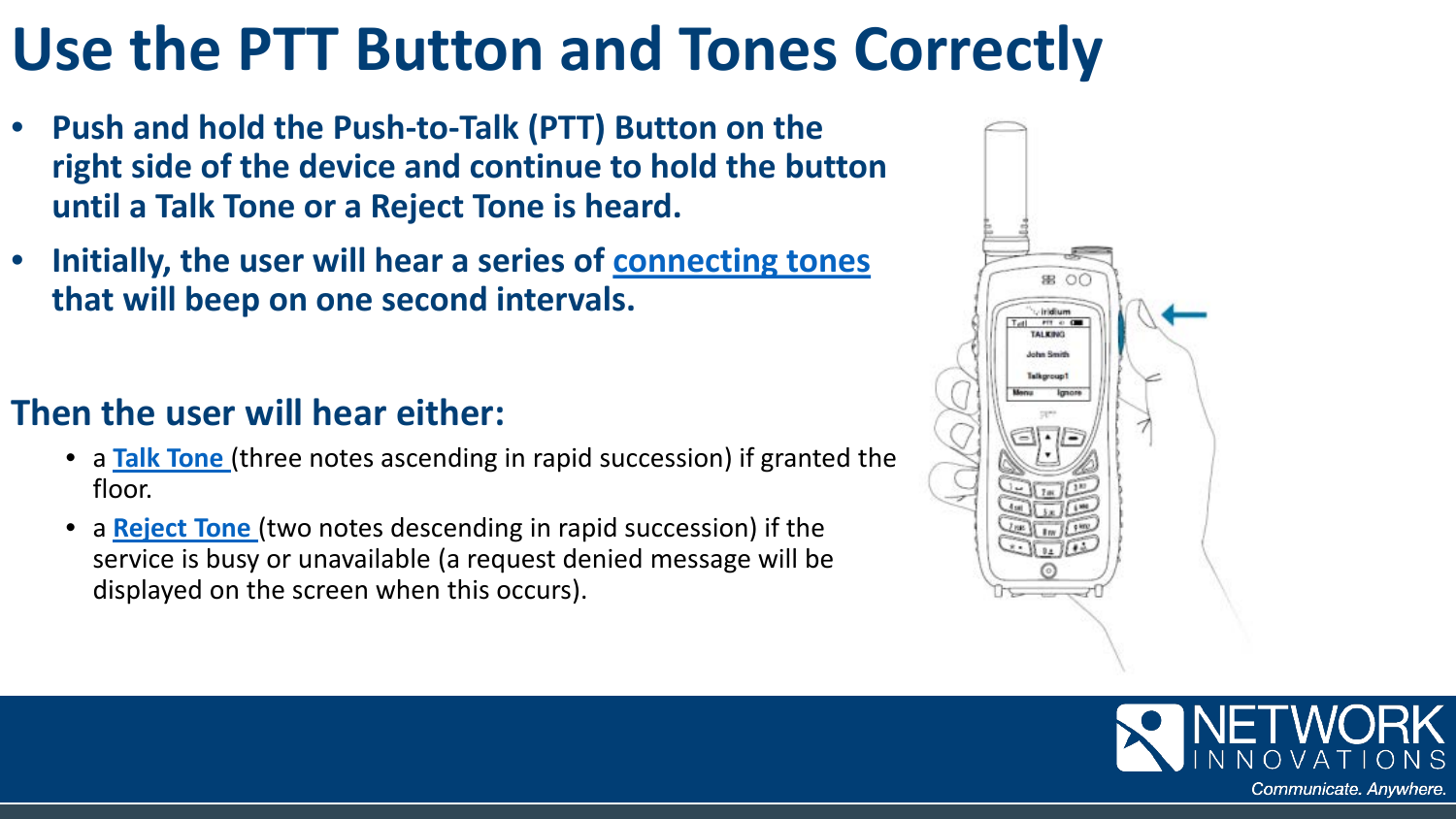# **Use the PTT Button Correctly**

- **After receiving the Talk Tone, continue to press the PTT Button for the entire time you are speaking.**
- **You will have up to 20 seconds to speak during each transmission before the floor becomes open for others to speak.**
- **Be sure to release the button when you are not speaking to allow others to speak.**
- **In between Push-to-Talk conversations it is critical to maintain a network connection by keeping the**  antenna oriented with the open sky.



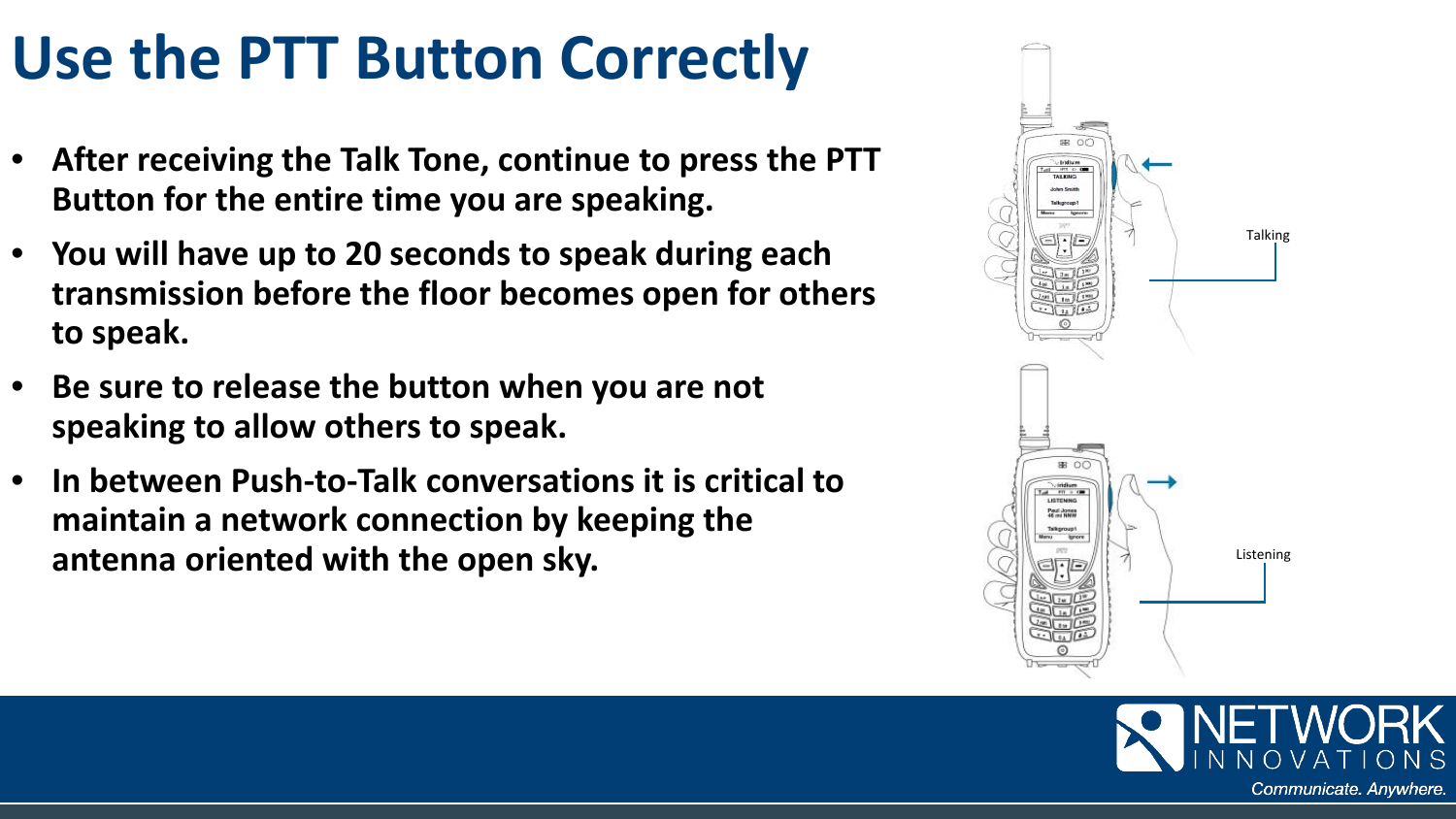### **Use Shoulder Mounted Holster and Hi-Cap Battery**

**An available shoulder-mounted holster accessory can be used to consistently elevate the antenna up with an omni-directional view of the open sky.**

- Maintains optimal satellite connection
- Custom-fitted for Iridium Extreme® PTT handset
- Designed for outdoor environments
- Supports operation with accessories

#### **The included high-capacity battery supports extended PTT use**

- Talk time: 5 hours
- Standby: 16.5 hours



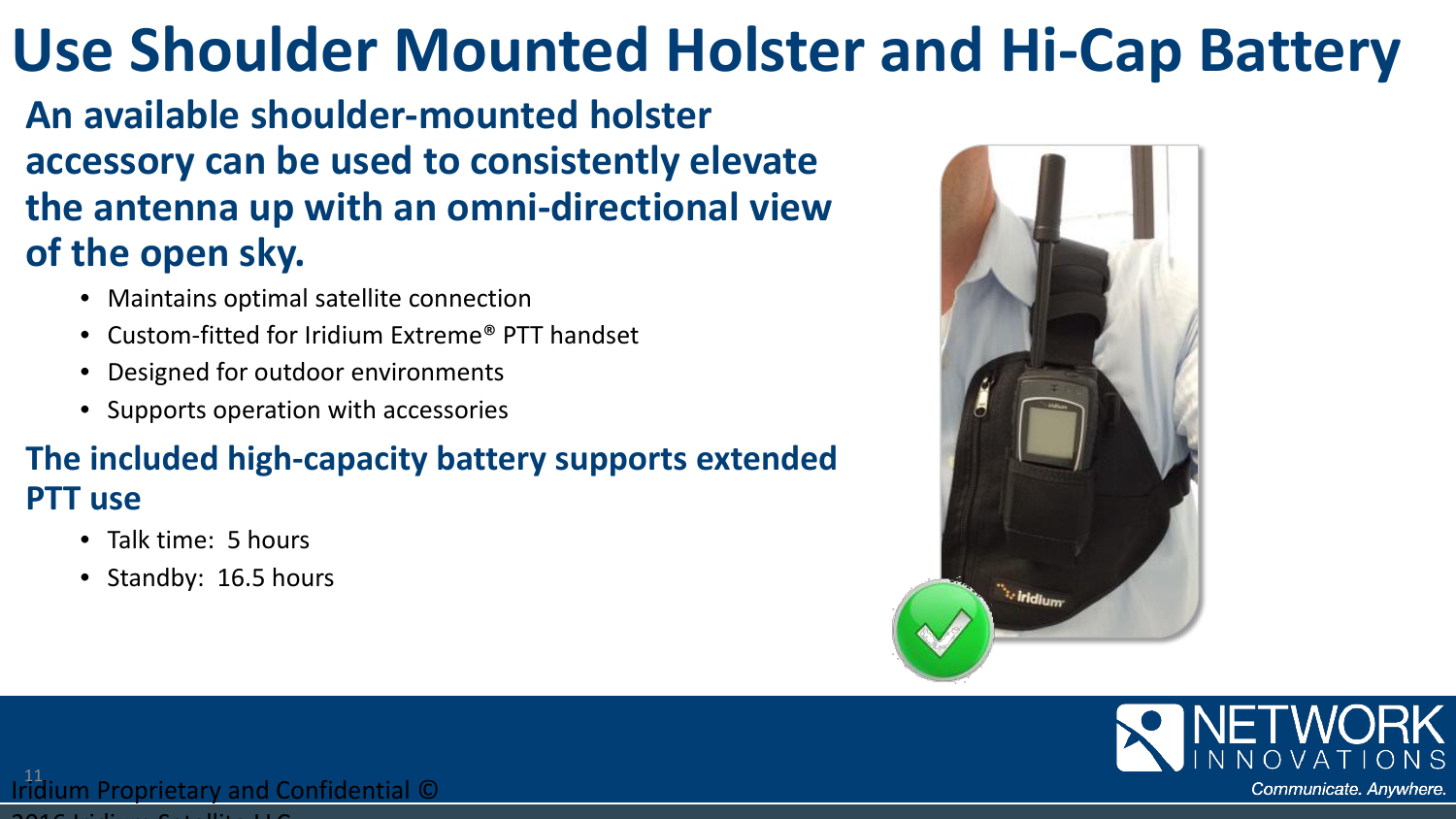# **Use a Headset with Shoulder Holster for Increased Mobility**

- **Customers can also plug in the included 2.5mm wired headset to automatically route audio to/from the headset.**
- **An optional vibe setting can be enabled to notify the user of incoming calls.**
- **Customers can use the wired headset with the shoulder mount holster to improve network reception and have hands free use between conversations.**
- **Calls can be initiated or responded to by pressing and holding the PTT button.**





**Headset Port**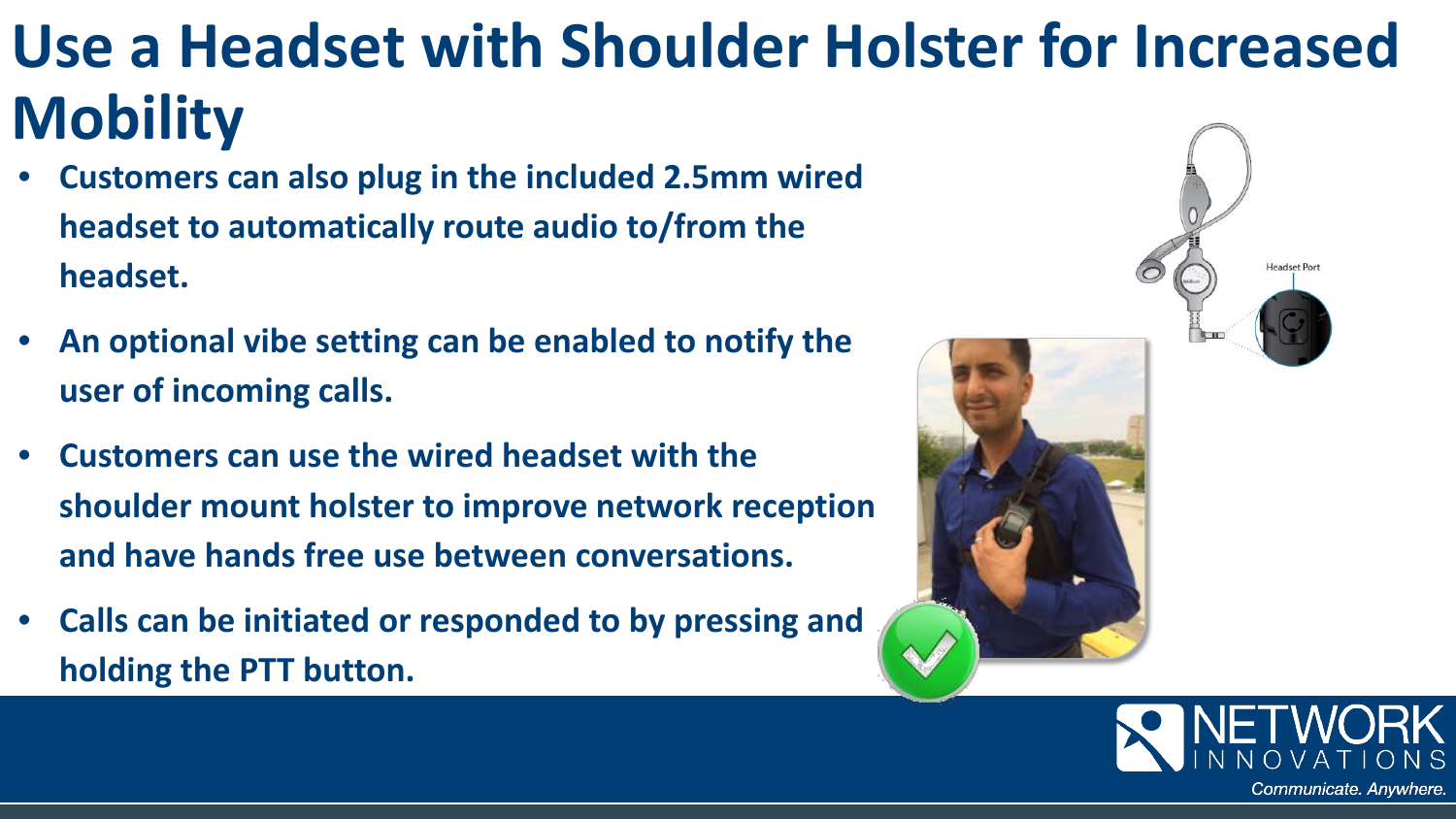### **Use External Antenna and Dock In Vehicles**

**During in-vehicle use, the device must be used in conjunction with:** 

- 1. External antenna connected directly to Iridium Extreme® adapter
- 2. A docking station connected to external antenna with remote PTT button

Both solutions must maintain GPS reception to transmit user location and ensure the quickest connection times.



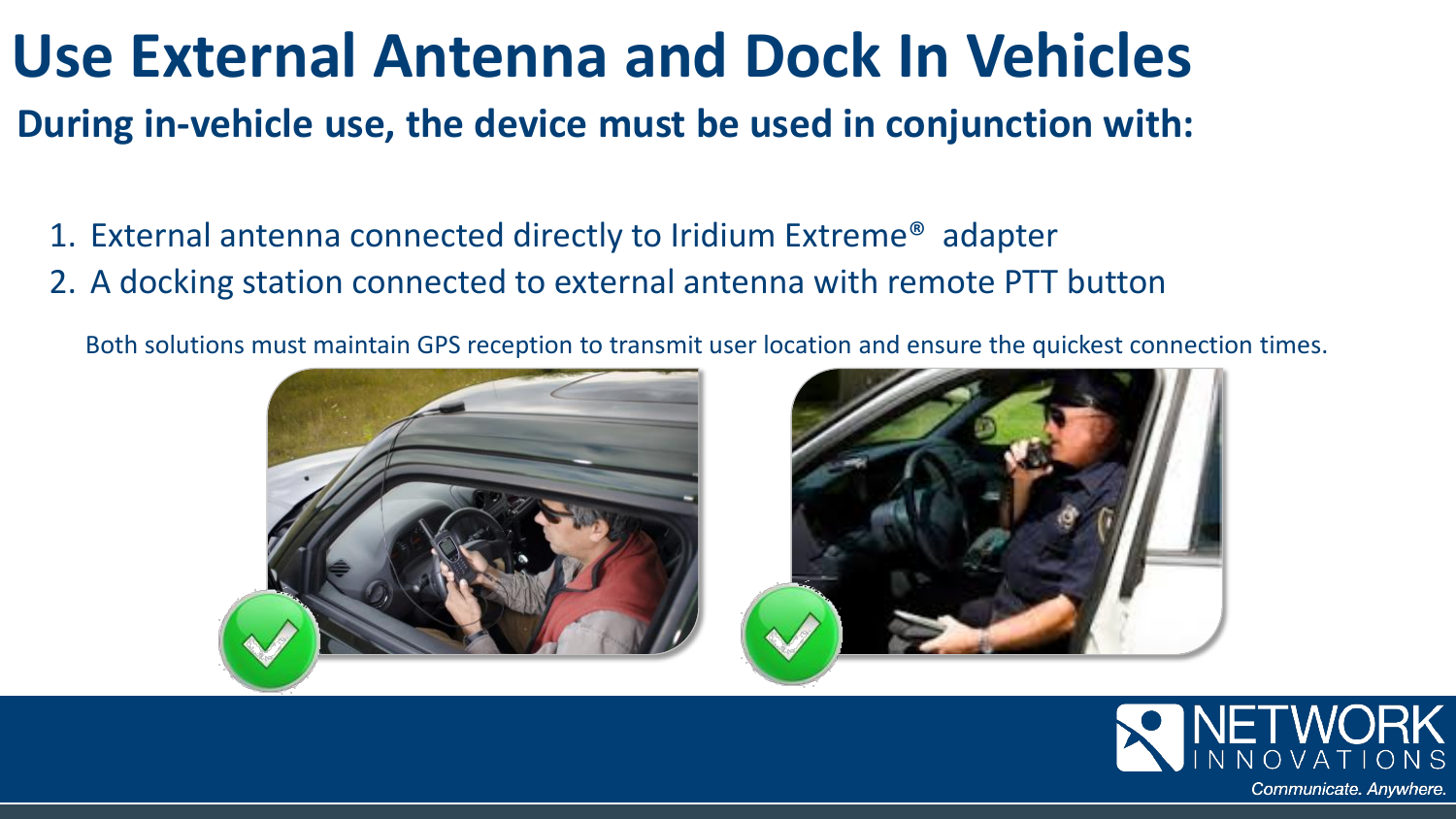# **ACCESSORIES: DOCKING STATIONS**

ASE has incorporated PTT into their very successful Extreme dock solution.







14

- Beam has developed their DriveDOCK Extreme in both wired and wireless form factors.
- Both solutions provide for a variety of implementation options – vehicle, land, maritime, etc.

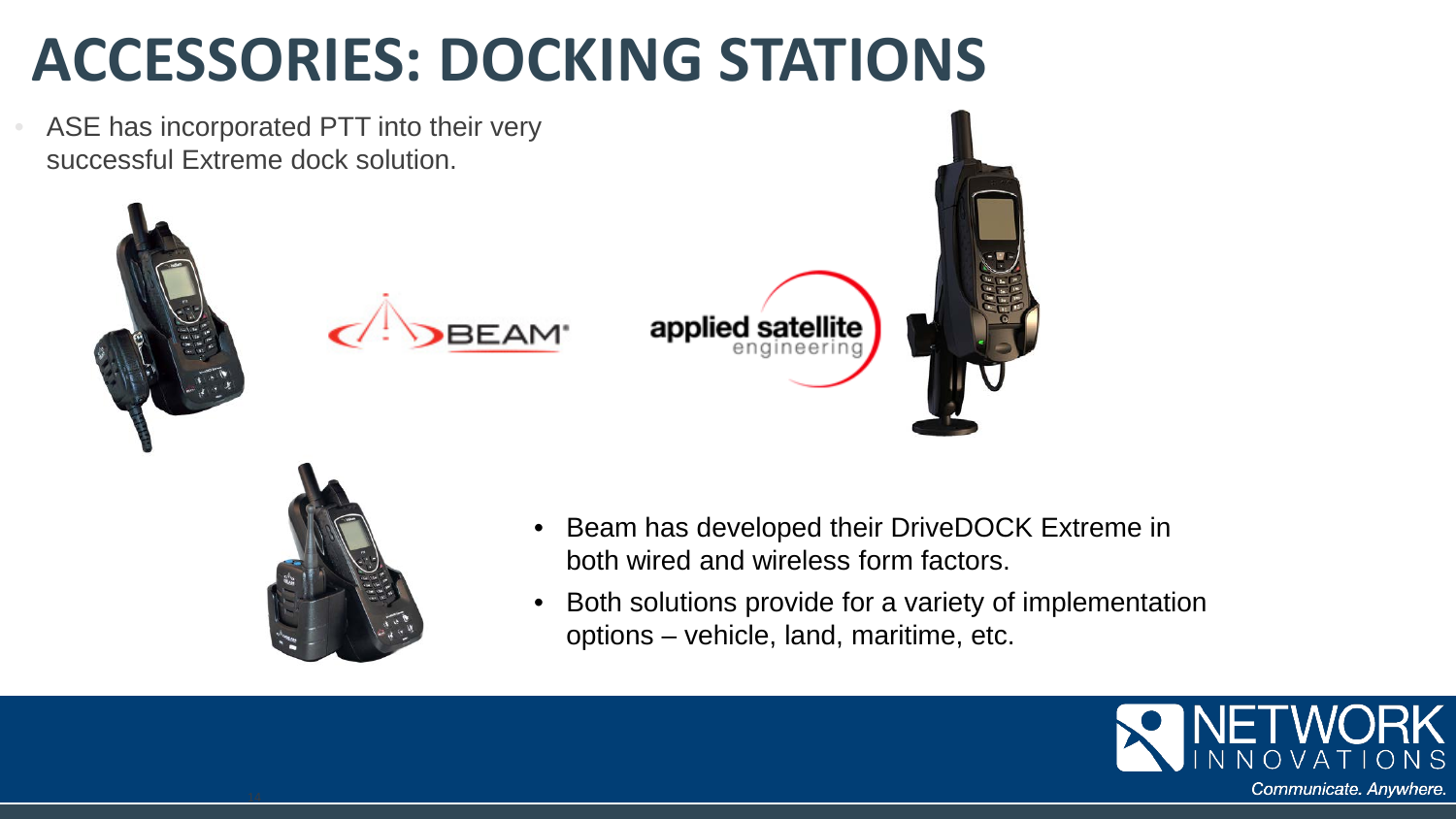## **Make Sure You Are Registered**

**Utilize the device status screen and observe the tones that will indicate when you are clear to transmit or able to receive** 

**Push-to-Talk communications.**



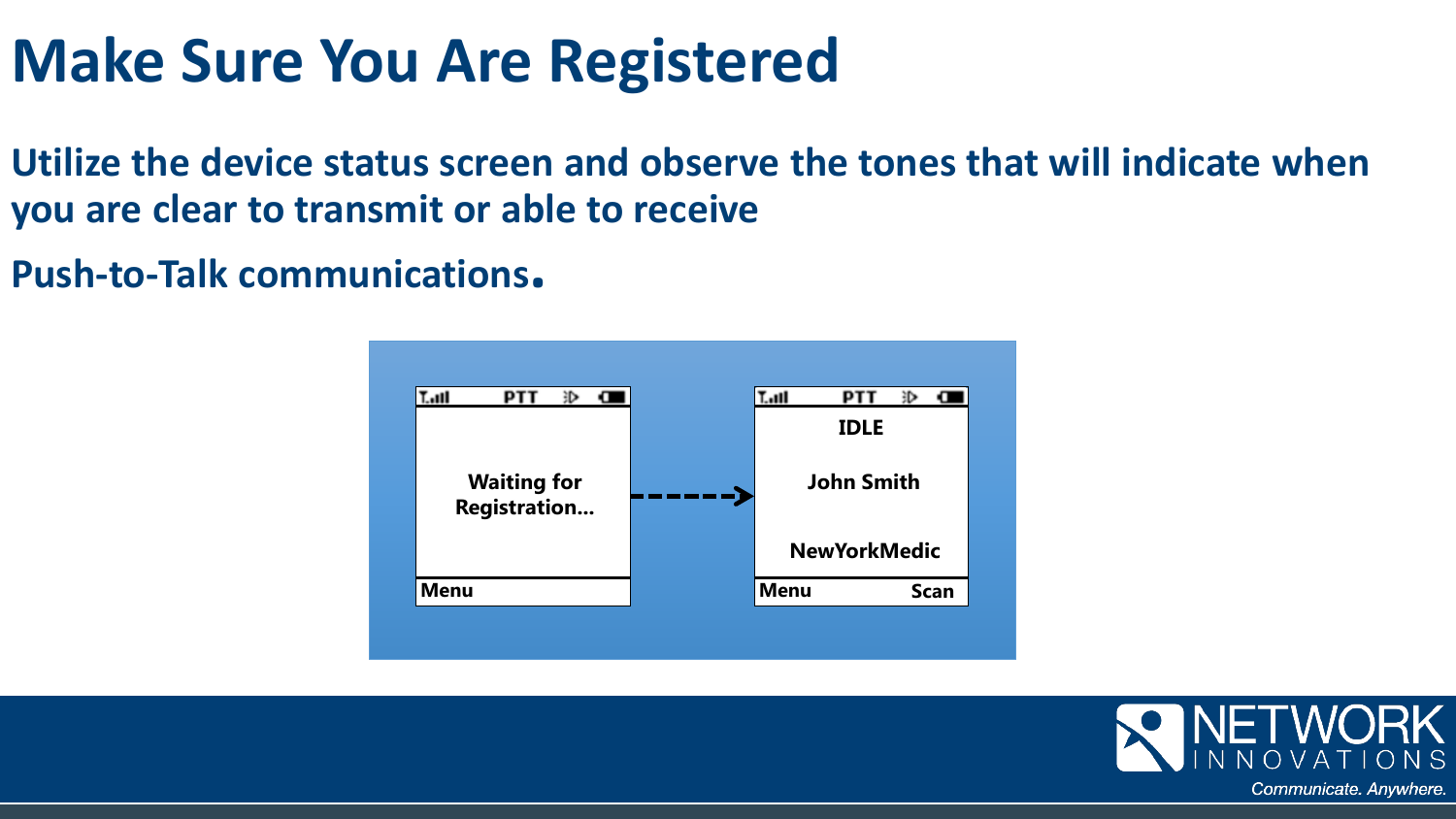# **Observe the Device Display for Status Information**

• The Iridium Extreme<sup>®</sup> PTT display is designed to enable the user identify other talkers, determine proximity to other users, and monitor talk group activity across talk groups.